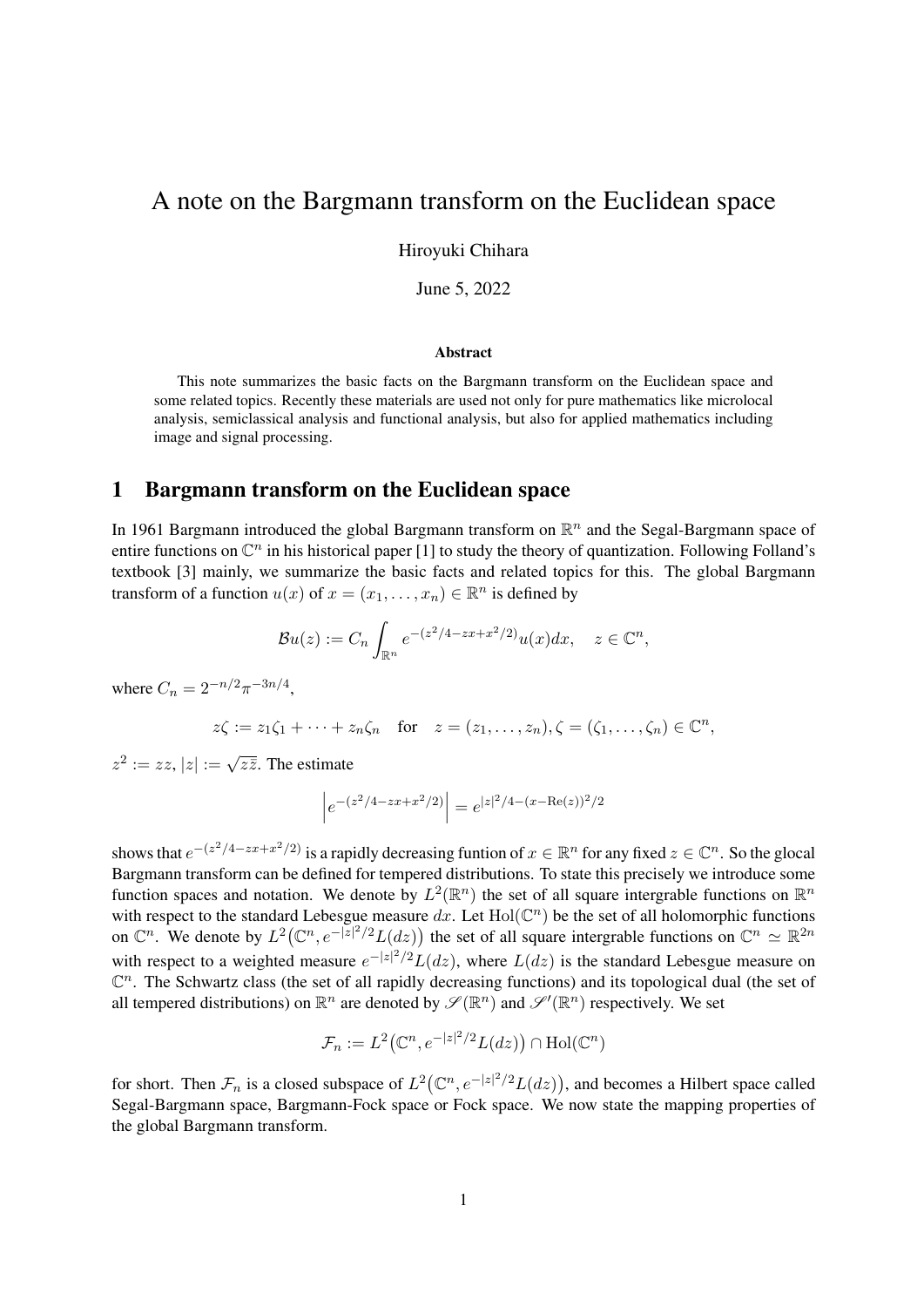Theorem 1. *The global Bargmann transform B is a linear continuous bijection in the following frameworks respectively*:

 $\sqrt{2\pi}$ 

$$
\mathcal{B}: \mathscr{S}(\mathbb{R}^n) \to \left(e^{|z|^2/4} \mathscr{S}(\mathbb{C}^n)\right) \cap \text{Hol}(\mathbb{C}^n),
$$
  

$$
\mathcal{B}: L^2(\mathbb{R}^n) \to \mathcal{F}_n,
$$
  

$$
\mathcal{B}: \mathscr{S}'(\mathbb{R}^n) \to \left(e^{|z|^2/4} \mathscr{S}'(\mathbb{C}^n)\right) \cap \text{Hol}(\mathbb{C}^n).
$$

In particular  $\mathcal{B}:\mathcal{B}: L^2(\mathbb{R}^n) \to \mathcal{F}_n$  is a Hilbert space isomorphism:

$$
\langle \mathcal{B} u, \mathcal{B} v \rangle_{L^2 \big(\mathbb{C}^n, e^{-|z|^2/2} L(dz)\big)} = \langle u, v \rangle_{L^2(\mathbb{R}^n)}, \quad u, v \in L^2(\mathbb{R}^n).
$$

✒ ✑ The adjoint  $\mathcal{B}^*$  :  $\mathcal{F}_n \to L^2(\mathbb{R}^2)$  of  $\mathcal{B}$  is given by

$$
\mathcal{B}^* U(x) = C_n \int_{\mathbb{C}^n} e^{-(\bar{z}^2/4 - x\bar{z} + x^2/2)} U(z) e^{-|z|^2/2} L(dz).
$$
 (1)

The explicit computation in the framework of Schwartz classes gives  $B^* \circ B = I_d$  and

$$
\mathcal{B} \circ \mathcal{B}^* U(z) = \frac{1}{(2\pi)^n} \int_{\mathbb{C}^n} e^{z\bar{\zeta}} U(\zeta) e^{-|\zeta|^2/2} L(d\zeta).
$$
 (2)

We remark that for  $U, V \in L^2(\mathbb{C}^n, e^{-|z|^2/2}L(dz))$ 

$$
|e^{z\bar{\zeta}}U(\zeta)e^{-|\zeta|^2/2}\overline{V(z)}e^{-|z|^2/2}| = e^{-|z-\zeta|^2/4} \cdot |U(\zeta)|e^{-|\zeta|^2/4} \cdot |V(z)|e^{-|z|^2/4}
$$
  

$$
\in L^2(\mathbb{C}^n \times \mathbb{C}^n, L(d\zeta)L(dz)).
$$

We have the following.

## Theorem 2.

• *The adjoint*  $\mathcal{B}^*$  can be extended for  $\mathcal{B}(\mathscr{S}'(\mathbb{R}^n))$  and

$$
\mathcal{B}^* \circ \mathcal{B}u = u, \quad u \in \mathscr{S}(\mathbb{R}^n), \qquad \mathcal{B} \circ \mathcal{B}^*U = U, \quad U \in \mathcal{B}(\mathscr{S}'(\mathbb{R}^n)).
$$

 $\sqrt{2\pi}$ 

• The equation (2) can be extended for  $L^2(\mathbb{C}^n,e^{-|z|^2/2}L(dz))$ . In particular

$$
U(z) = \frac{1}{(2\pi)^n} \int_{\mathbb{C}^n} e^{z\bar{\zeta}} U(\zeta) e^{-|\zeta|^2/2} L(d\zeta)
$$
 (3)

*holds for any*  $U \in \mathcal{F}_n$ *. So*  $\mathcal{F}_n$  *is a reproducing kernel Hilbert space with a reproducing kernel*  $e^{z\bar{\zeta}}/(2\pi)^n$ .

 $\frac{1}{\sqrt{2}}$ We apply the Taylor series of  $e^{z\bar{\zeta}}$  to (3) to have

$$
U(z) = \sum_{\alpha \in \mathbb{N}_0^n} \langle U, \varphi_\alpha \rangle_{\mathcal{F}_n} \varphi_\alpha(z), \quad \varphi_\alpha(z) = \frac{z^\alpha}{\sqrt{(2\pi)^n 2^{|\alpha|} \alpha!}},
$$

where  $\mathbb{N}_0 = \{0, 1, 2, \dots\},\$ 

$$
|\alpha| := \alpha_1 + \cdots + \alpha_n, \quad \alpha! := \alpha_1! \cdots \alpha_n, \quad z^{\alpha} := z_1^{\alpha_1} \cdots z_n^{\alpha_n}
$$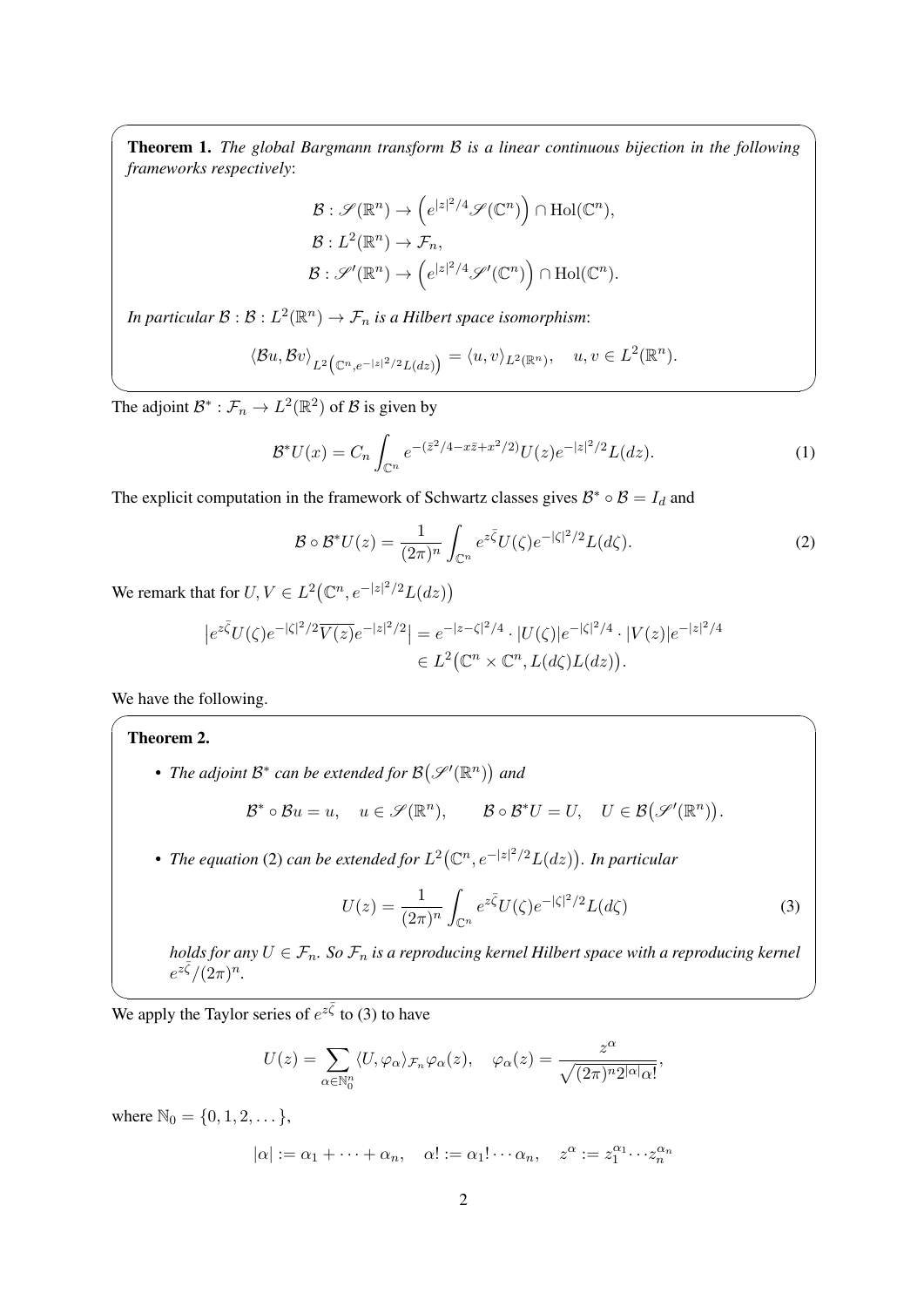for  $\alpha = (\alpha_1, \ldots, \alpha_n) \in \mathbb{N}_0^n$  and  $z = (z_1, \ldots, z_n) \in \mathbb{C}^n$ .

**Theorem 3.**  $\{\varphi_{\alpha}\}_{\alpha \in \mathbb{N}_{0}^{n}}$  is a complete orthonormal system of  $\mathcal{F}_{n}$ .

✒ ✑  $\{B^*\varphi_\alpha\}_{\alpha\in\mathbb{N}_0^n}$  is a complete orthonormal system of  $L^2(\mathbb{R}^n)$  since  $\mathcal{B}^*: \mathcal{F}_n \to L^2(\mathbb{R}^n)$  is a Hilbert s@ace isomorphism. We say that  $h_{\alpha} := \mathcal{B}^* \varphi_{\alpha}$  is the (normalized)  $\alpha$ -th Hermite function.

# 2 Hermite functions

 $\overline{a}$ 

In this section we obtain the *α*-th Hermite functions  $h_{\alpha} := \mathcal{B}^*\varphi_{\alpha}, \alpha \in \mathbb{N}_0^n$  concretely, and summarize their basic properties. To obtain  $h_{\alpha} := \mathcal{B}^*\varphi_{\alpha}$ , we make use of the following relations obtained by elementary computation.

**Theorem 4.** Define unbounded linear operators  $A_j: \mathcal{F}_n \to \mathcal{F}_n$ ,  $P_j: L^2(\mathbb{R}^n)$ rightarrow $L^2(\mathbb{R}^2)$ ,  $j = 1, \ldots, n$  *by* 

$$
A_jU(z) := 2\frac{\partial U}{\partial z_j}(z), \quad U \in \mathcal{B}(\mathcal{S}(\mathbb{R}^n)), \quad P_ju(x) := \frac{\partial u}{\partial x_j}(x) + x_ju(x), \quad u \in \mathcal{S}(\mathbb{R}^n).
$$

*Then we have*  $A_j \circ B = \mathcal{B} \circ P_j$  and  $A_j^* \circ \mathcal{B} = \mathcal{B} \circ P_j^*$ , where

$$
A_j^*U(z) := z_j U(z), \quad U \in \mathcal{B}(\mathcal{S}(\mathbb{R}^n)), \quad P_j^*u(x) := -\frac{\partial u}{\partial x_j}(x) + x_j u(x), \quad u \in \mathcal{S}(\mathbb{R}^n).
$$

✒ ✑ For any multi-index  $\alpha = (\alpha_1, \dots, \alpha_n) \in \mathbb{N}_0^n$  we set  $A^\alpha := A_1^{\alpha_1} \dots A_n^{\alpha_n}$ . Similarly we define  $(A^*)^\alpha$ ,  $P^\alpha$ and  $(P^*)^{\alpha}$ . We remark that  $A^{\alpha}$ ,  $(A^*)^{\alpha}$ ,  $P^{\alpha}$  and  $(P^*)^{\alpha}$  are independent of the order of the product and that  $(A^*)\alpha = (A^{\alpha})^*$  and  $(P^*)^{\alpha} = (P^{\alpha})^*$  hold since

$$
[A_j, A_k] = 0, \quad [A_j^*, A_k^*] = 0, \quad [P_j, P_k] = 0, \quad [P_j^*, P_k^*] = 0,
$$

for any  $j, k = 1, \ldots, n$ . It is easy to see that

$$
h_0(x) = \mathcal{B}^*\varphi_0(x) = \pi^{-n/4}e^{-x^2/2}, \quad \varphi_\alpha(z) = \frac{(A^*)^\alpha \varphi_0(z)}{\sqrt{2^{|\alpha| \alpha!}}} = \frac{(A^*)^\alpha \circ \mathcal{B}^* h_0(z)}{\sqrt{2^{|\alpha| \alpha!}}}.
$$

Then we deduce that

$$
h_{\alpha}(x) = \frac{\mathcal{B}^* \circ (A^*)^{\alpha} \circ \mathcal{B}h_0(x)}{\sqrt{2^{|\alpha|} \alpha!}} = \frac{(\mathcal{P}^*)^{\alpha} h_0(x)}{\sqrt{2^{|\alpha|} \alpha!}} = \frac{(-1)^{|\alpha|}}{\pi^{n/4} \sqrt{2^{|\alpha|} \alpha!}} \left(\frac{\partial}{\partial x} - x\right)^{\alpha} e^{-x^2/2}.
$$

Applying the identity

$$
\frac{df}{dt}(t) - tf(t) = e^{t^2/2} \frac{d}{dt} (e^{-t^2/2} f(t))
$$

to the above, we obtain the concrete formula of  $h_\alpha(x)$ .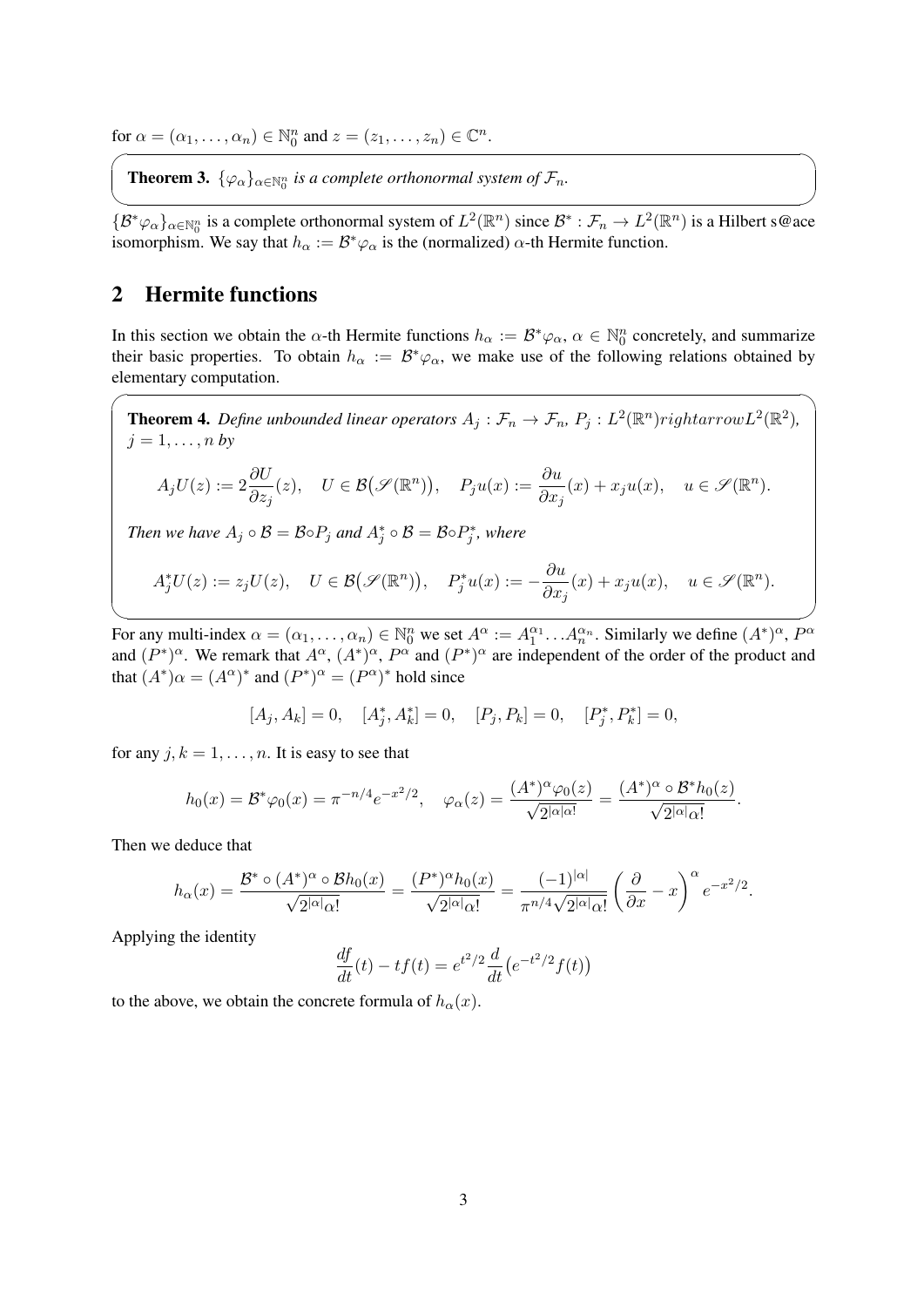**Theorem 5.**  $\{h_{\alpha}\}_{{\alpha}\in\mathbb{N}_0^n}$  is an orthonormal system of  $L^2(\mathbb{R}^n)$  and given by the Rodrigues formula

 $\sqrt{2\pi}$ 

$$
h_{\alpha}(x) = \frac{(-1)^{|\alpha|}}{\pi^{n/4}\sqrt{2^{|\alpha|}\alpha!}}e^{x^2/2}\left(\frac{\partial}{\partial x}\right)^{\alpha}e^{-x^2}.
$$

*A polynomial given by*

$$
H_{\alpha}(x) = \pi^{n/4} \sqrt{2^{|\alpha|} \alpha!} e^{x^2/2} h_{\alpha}(x)
$$
  
=  $(-1)^{|\alpha|} e^{x^2} \left(\frac{\partial}{\partial x}\right)^{\alpha} e^{-x^2}$   
= 
$$
\sum_{\beta \leq [\alpha/2]} (-1)^{|\beta|} \frac{\alpha!}{\beta! (\alpha - 2\beta)!} (2x)^{\alpha - 2\beta}
$$

*is said to be the*  $\alpha$ -*th Hermite polynomial, which is a polynomial of x of order*  $|\alpha|$ *, where*  $[\alpha/2]$  =  $(\alpha_1/2], \ldots, \alpha_n/2]$  *and*  $[t]$  *is the largest integer less than or equat to*  $t \in \mathbb{R}$ *.* 

✒ ✑

 $\sqrt{2\pi}$ 

✒ ✑

 $h_{\alpha}(x)$  is am eigen function of the quantized Hamiltonian of harminic oscillator

$$
H := P^*P + 1 = -\left(\frac{\partial}{\partial x}\right)^2 + x^2 = \sum_{j=1}^n \left(-\frac{\partial^2}{\partial x_j^2} + x_j^2\right).
$$

**Theorem 6.**  $Hh_{\alpha} = (2|\alpha| + 1)h_{\alpha}$ .

*Proof.* Set  $\tilde{h}_{\alpha} := \sqrt{2^{|\alpha|} \alpha!} h_{\alpha} = (P^*)^{\alpha} h_0$ . Using Theorem —reftheorem: relation we deduce that

$$
H\tilde{h}_{\alpha} = \mathcal{B}^* \circ \mathcal{B} \circ P^* P(P^*)^{\alpha} h_0 + \tilde{h}_{\alpha}
$$
  
\n
$$
= \mathcal{B}^* \circ A^* A(A^*)^{\alpha} \varphi_0 + \tilde{h}_{\alpha}
$$
  
\n
$$
= \sum_{j=1}^n \mathcal{B}^* \circ A_j^* A_j (A^*)^{\alpha} \varphi_0 + \tilde{h}_{\alpha}
$$
  
\n
$$
= \sum_{j=1}^n \mathcal{B}^* \left( 2z_j \frac{\partial}{\partial z_j} z^{\alpha} \right) + \tilde{h}_{\alpha}
$$
  
\n
$$
= \sum_{j=1}^n \mathcal{B}^* (2\alpha_j z^{\alpha}) + \tilde{h}_{\alpha}
$$
  
\n
$$
= 2|\alpha| \mathcal{B}^* \circ (A^*)^{\alpha} \varphi_0 + \tilde{h}_{\alpha}
$$
  
\n
$$
= 2|\alpha|(P^*)^{\alpha} \circ \mathcal{B}^* \varphi_0 + \tilde{h}_{\alpha}
$$
  
\n
$$
= (2|\alpha| + 1)\tilde{h}_{\alpha}.
$$

This completes the proof.

It is worth to mentioning that Simon developed the Fourier series

$$
f = \sum_{\alpha \in \mathbb{N}_0^n} \langle f, h_\alpha \rangle_{L^2(\mathbb{R}^n)} h_\alpha, \quad f \in L^2(\mathbb{R}^n)
$$

and gave the characterization of tempered distributions. See [7].

 $\Box$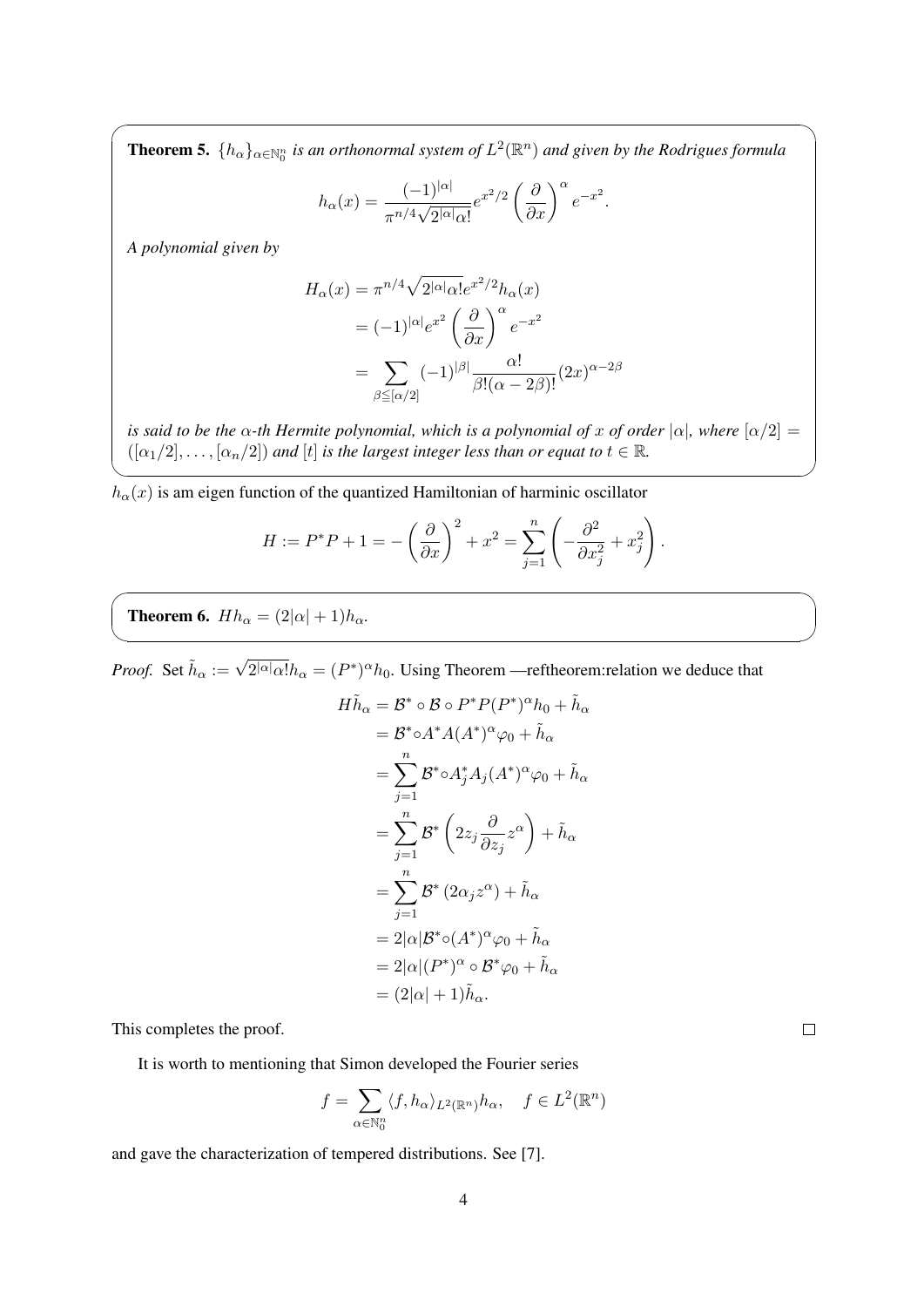### 3 Weyl quantization on the Segal-Bargmann space

Following [8] we review the Weyl quantizations for  $\mathcal{B}(\mathcal{S}(\mathbb{R}^n))$ . The Bargmann transform  $\mathcal{B}$  is a global Fourier integral operator on  $\mathbb{R}^n$  with a comples phase function  $\phi(z, x) = i(z^2/4 - zx + x^2/2)$ , and is associated with a canonical transform giveb by

$$
\kappa_{\mathcal{B}} : \mathbb{C}^n \times \mathbb{C}^n \ni (x, \xi) \mapsto \kappa_{\mathcal{B}}(x, \xi) = \left(x - i\xi, \frac{x + i\xi}{2i}\right)\mathbb{C}^n \times \mathbb{C}^n.
$$

If we set  $\theta(z) := \overline{z}/2i$  and  $\Lambda := \kappa_{\mathcal{B}}(\mathbb{R}^n \times \mathbb{R}^n)$ , then  $\Lambda = \{(z, \theta z) : z \in \mathbb{C}^n\}$ . In this section we introduce the Weyl quantization on  $\Lambda$ . Fix arbitrary  $z \in \mathbb{C}^n$  and set

$$
\Gamma(z) = \left\{ \left( \zeta, \theta \left( \frac{z + \zeta}{2} \right) \right) : \zeta \in \mathbb{C}^n \right\}.
$$

The volume form of  $\Gamma(z)$  is defined by

$$
d\Omega := d\zeta_1 \wedge \cdots \wedge d\zeta_n \wedge d\theta_1 \wedge \cdots \wedge d\theta_n, \quad (\zeta, \theta) \in \Gamma(z).
$$

The reproducing formula (3) for  $\mathcal{F}_n$  has an alternative representation of the form

$$
U(z) = \frac{1}{(2\pi)^n} \int_{\Gamma(z)} e^{(z-\zeta)\theta} U(\zeta) d\Omega, \quad U \in \mathcal{F}_n.
$$
 (4)

This is similar to the Fourier inversion formula

$$
u(x) = \frac{1}{(2\pi)^n} \iint_{\mathbb{R}^n \times \mathbb{R}^n} e^{i(x-y)\xi} u(y) dy d\xi, \quad u \in \mathscr{S}(\mathbb{R}^n).
$$

We now introduce the Weyl quantization on  $\mathbb{R}^n$  and on  $\Lambda$ . We denote by  $\mathscr{A}(\mathbb{R}^n \times \mathbb{R}^n)$  the set of all smooth functions  $a(x, \xi)$  on  $\mathbb{R}^n \times \mathbb{R}^n$  satisfying the following conditions: there exists a constant  $m \in \mathbb{R}$ such that

$$
\left| \left( \frac{\partial}{\partial x} \right)^\beta \left( \frac{\partial}{\partial \xi} \right)^\alpha a(x, \xi) \right| \le C(\alpha, \beta)(1 + |x| + |\xi|)^m, \quad (x, \xi) \in \mathbb{R}^n \times \mathbb{R}^n
$$

for any  $\alpha, \beta \in \mathbb{N}_0^n$  with some positive constant  $C(\alpha, \beta)$ . The Weyl quantization  $Op^W(a)$  of  $a(x, \xi) \in$  $\mathscr{A}(\mathbb{R}^n \times \mathbb{R}^n)$  is defined by

$$
\operatorname{Op}^{\mathbf{W}}(a)u(x) := \frac{1}{(2\pi)^n} \iint_{\mathbb{R}^n \times \mathbb{R}^n} e^{i(x-y)\xi} a\left(\frac{x+y}{2}, \xi\right) u(y) dy d\xi, \quad u \in \mathscr{S}(\mathbb{R}^n).
$$

The symbol class  $\mathscr{A}(\Lambda)$  on  $\Lambda$  is defined by

$$
\mathscr{A}(\Lambda) := \{ a : \Lambda \ni (z,\theta) \mapsto a(z,\theta) \in \mathbb{C}, a \circ \kappa_{\mathcal{B}} \in \mathscr{A}(\mathbb{R}^n \times \mathbb{R}^n) \}.
$$

The Weyl quantization  $Op^W(a)$  of  $a(z, \theta) \in \mathscr{A}(\Lambda)$  is defined by

$$
\mathrm{Op}^{\mathbf{W}}(a)U(z) := \frac{1}{(2\pi)^n} \int_{\Gamma(z)} e^{i(z-\zeta)\theta} a\left(\frac{z+\zeta}{2}, \theta\right) U(\zeta) d\Omega, \quad U \in \mathcal{B}\big(\mathcal{S}(\mathbb{R}^n)\big).
$$

Using the Weyl quantization, we have

$$
P = 2i \operatorname{Op}^{\mathbf{W}} \left( \frac{x + i\xi}{2i} \right), \quad P^* = \operatorname{Op}^{\mathbf{W}} (x - i\xi),
$$
  

$$
A = 2i \operatorname{Op}^{\mathbf{W}} (\theta), \qquad A^* = \operatorname{Op}^{\mathbf{W}} (z).
$$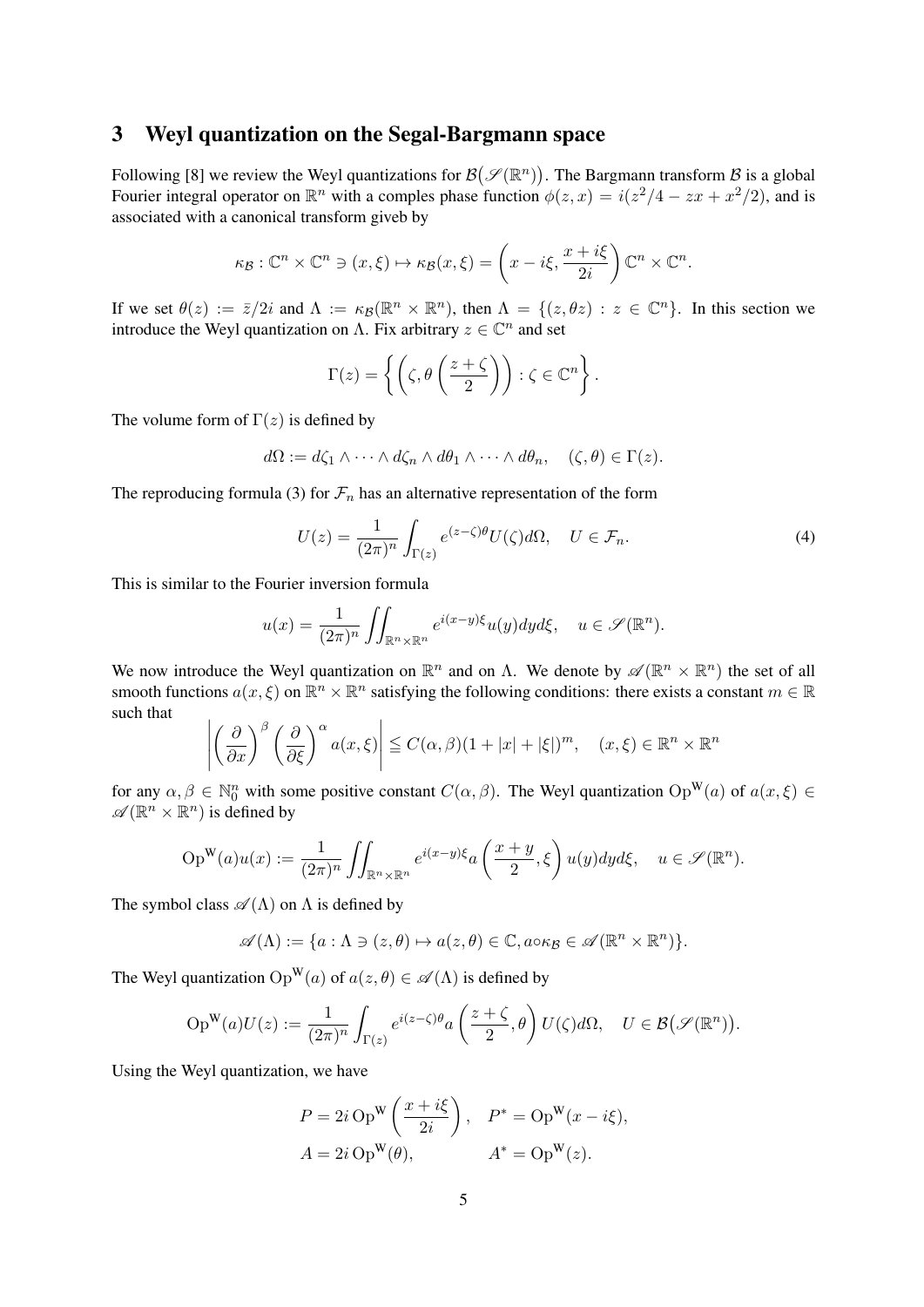So we can express Theorem 4 as

 $\sqrt{2}$ 

 $\sqrt{2}$ 

$$
Op^W((z,\theta)) \circ Bu = \mathcal{B} \circ Op^W(\kappa_{\mathcal{B}}(x,\xi))u, \quad u \in \mathscr{S}(\mathbb{R}^n).
$$

This formula can be generalized for more general symbols. It is possible to say that the Weyl quantization on  $\mathbb{R}^n \times \mathbb{R}^n$  is equivalent to that on  $\Lambda$  via the Bargmann transform  $\mathcal{B}$ .

**Theorem 7 (The Egorov theorem).** Suppose that 
$$
a(z, \theta) \in \mathcal{A}(\Lambda)
$$
. Then  
\n
$$
\operatorname{Op}^W(a) \circ \mathcal{B}u = \mathcal{B} \circ \operatorname{Op}^W(a \circ \kappa_{\mathcal{B}})u, \quad u \in \mathcal{S}(\mathbb{R}^n).
$$

*Proof.* The proof is basically elementary computation. Consider the distribution kernel of  $Op^W(a) \circ B$ and change the variables by the canonical transform  $\kappa_B$ . We omit the detail.  $\Box$ 

✒ ✑

#### 4 Berezin-Toeplitz operators on the Segal-Bargmann space

In this section we introduce Berezin-Toeplitz operators on  $\mathcal{F}_n$ . Let  $b(z, \bar{z})$  be an appropriate function of  $z \in \mathbb{C}^n$ . The Berezin-Toeplitz operator  $T_b$  with a symbol *b* is defined by

$$
T_bU(z) := \mathcal{B} \circ \mathcal{B}^*(bU)(z) = \frac{1}{(2\pi)^n} \int_{\mathbb{C}^n} e^{z\bar{\zeta}/2} b(\zeta, \bar{\zeta}) U(\zeta) e^{-|\zeta|^2/2} L(d\zeta), \quad U \in \mathcal{F}_n.
$$

We show that Berezin-Toeplitz operators are Weyl quantizations. Unfortunately, however, it is not known wheter Weyl quantizations are Berezin-Toeplitz operators.

Consider the initial value problem for a heat equation of the form

$$
v_t - \Delta v = 0, \quad v(0, z, \bar{z}) = b(z, \bar{z}), \quad (t, z) \in (0, \infty) \times \mathbb{C}^n,
$$

$$
\Delta = 2 \frac{\partial}{\partial z} \cdot \frac{\partial}{\partial \bar{z}} = 2 \sum_{j=1}^n \frac{\partial^2}{\partial z_j \partial \bar{z}_j}.
$$

The solution of this initial value problem is given by

$$
e^{t\Delta}b(z,\bar{z}) = \frac{1}{(2\pi t)^n} \int_{\mathbb{C}^n} e^{-|z-\zeta|^2/2t} b(\zeta, \bar{\zeta}) L(d\zeta).
$$

In [5] Guillemin discovered that Berezin-Toeplitz operators are Weyl quantizations on Λ.

**Theorem 8.** *If we set*  $a(z, \theta) := (e^{\Delta/2}b)(z, 2i\theta)$ *, then*  $T_b = \text{Op}(a)$ *.* If we set  $p(x,\xi):=(e^{\Delta/2}b)(x-i\xi,x+i\xi)$ , then Theorem 7 implies that  $T_b\circ\mathcal{B}=\mathcal{B}\circ\operatorname{Op}^W(p).$ 

 $\qquad \qquad \qquad$ Let  $b(z, \bar{z})$  be a bounded function on  $\mathbb{C}^n$ . For any  $U, V \in \mathcal{F}_n$  we have

$$
\langle T_b U, V \rangle_{\mathcal{F}_n} = \langle b U, V \rangle_{L^2(\mathbb{C}^n, e^{-|z|^2/2}L(dz))}
$$

since  $bU - T_bU \in \mathcal{F}_n^{\perp}$ . Let *E* be a small neoghborhood of  $x_0 - i\xi_0$  in  $\mathbb{C}^n$ , and let  $\chi_E$  be the characteristic function of *E*. Then  $E' := \{(x, \xi) : x - i\xi \in E\}$  is a small neighborhood of  $(x_0, \xi_0)$  in  $\mathbb{R}^n \times \mathbb{R}^n$ . In [2] Daubechies studied  $\chi_E(z)Bu(z)$ , which is the microlocalization of  $u \in \mathcal{S}'(\mathbb{R}^n)$  near  $(x_0, \xi_0)$ . What she had in mind was an application to time-frequency analysis. Daubechies' localization operator *D<sup>E</sup>* is defined by

$$
\langle D_E u, v \rangle_{L^2(\mathbb{R}^n)} = \langle \chi_E \mathcal{B} u, \mathcal{B} v \rangle_{L^2(\mathbb{C}^n, e^{-|z|^2/2}L(dz))}, \quad u, v \in \mathscr{S}(\mathbb{R}^n).
$$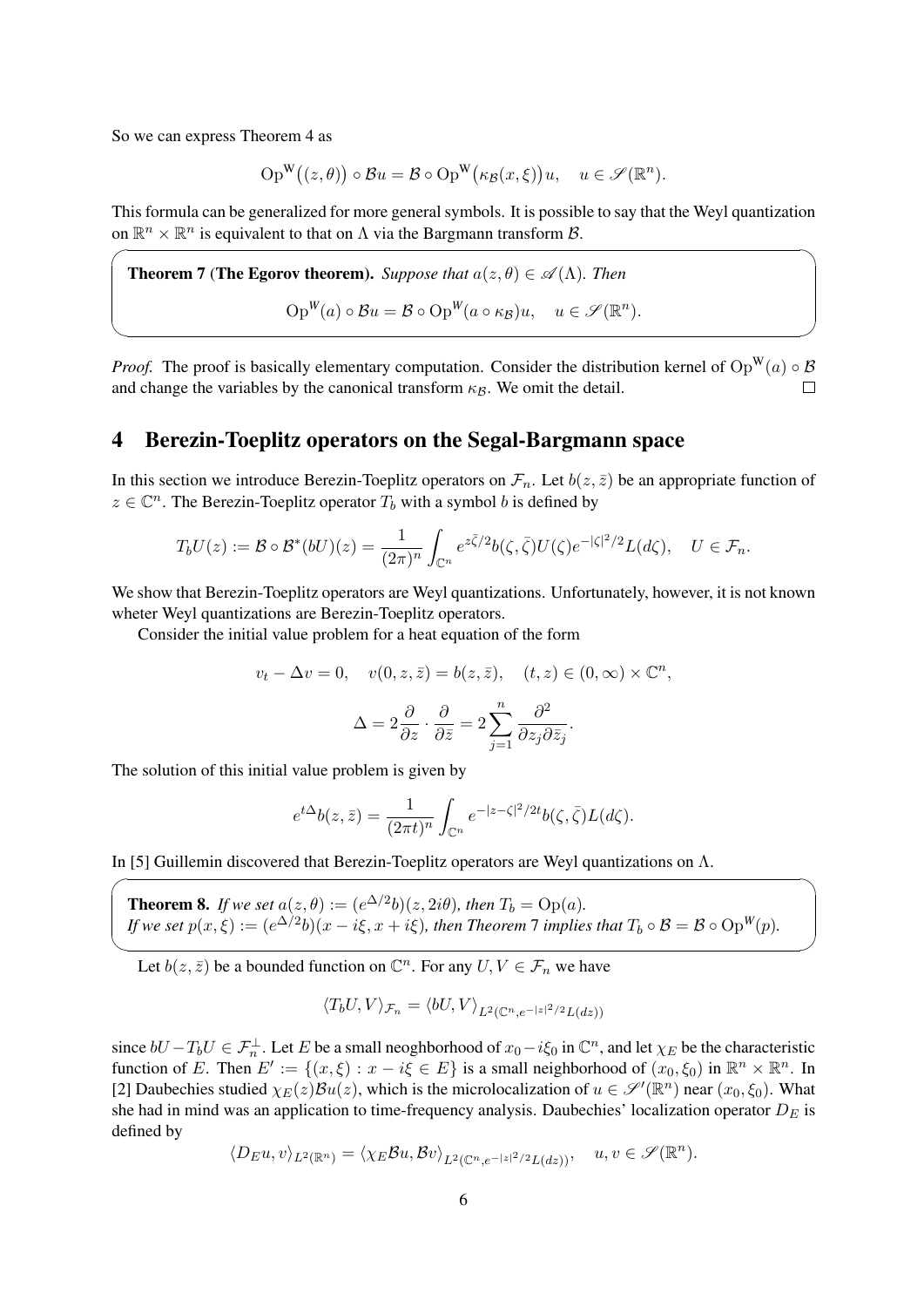Then we have

$$
\langle D_E u, v \rangle_{L^2(\mathbb{R}^n)} = \langle T_{\chi_E} \mathcal{B} u, \mathcal{B} v \rangle_{\mathcal{F}_n}, \quad u, v \in \mathscr{S}(\mathbb{R}^n).
$$

So Theorem 8 implies that  $D_E = \text{Op}^W(P_E)$  on  $\mathbb{R}^n$ , where

$$
p_E(x,\xi) := e^{\Delta/2} \chi_E(x - i\xi, x + i\xi) = \frac{1}{\pi^n} \iint_{E'} e^{-(x-y)^2 - (\xi - \eta)^2} dy d\eta.
$$

This means that the Daubechies' localization operator  $D_E$  is the anti-Wick quantization of  $\chi'_E(x,\xi)$ .

Consider the rapidly decreasing function  $e^{-(z^2/4 - zx + x^2)}$  of *x* with a parameter *z* arising in the definition of the Bargmann transform. We can replace this by more general rapidly decreasing functions of *x*. Such functions are said to be window functions and the corresponding transforms are said to be windowed Fourier transform or short-time Fourier transform. Such transforms are studied mathematically and frequently used for communication theory, signal processing, image processing and etc. See [4].

### 5 FBI transform and Mexican hat wavelet

Let  $\psi(x) \in \mathscr{S}(\mathbb{R}^n)$  be a wavelet function. See, e.g., [4]. The wavelet transform of  $u \in \mathscr{S}'(\mathbb{R}^n)$  with the wavelet function  $\psi$  is defined by

$$
W_{\psi}u(x,a) := a^{-n/2} \int_{\mathbb{R}^n} \overline{\psi\left(\frac{y-x}{a}\right)} u(y) dy, \quad x \in \mathbb{R}^n, a > 0.
$$

The Mexican hat wavelet is defined by

$$
\psi_{\text{MEX}}(x) := -C\Delta_{\mathbb{R}^n} e^{-x^2/2} = -C\sum_{j=1}^n \frac{\partial^2}{\partial x_j^2} e^{-x^2/2} = \frac{2}{\pi^{n/4}\sqrt{n(n+2)}}(n-x^2)e^{-x^2/2},
$$

where  $C = 2/\pi^{n/4}\sqrt{n(n+2)}$  is chosen so that  $\|\psi_{\text{MEX}}\|_{L^2(\mathbb{R}^n)} = 1$ . We denote by  $W_{\text{MEX}}$  the wavelet transform with the wavelet function  $\psi_{MEX}$ .

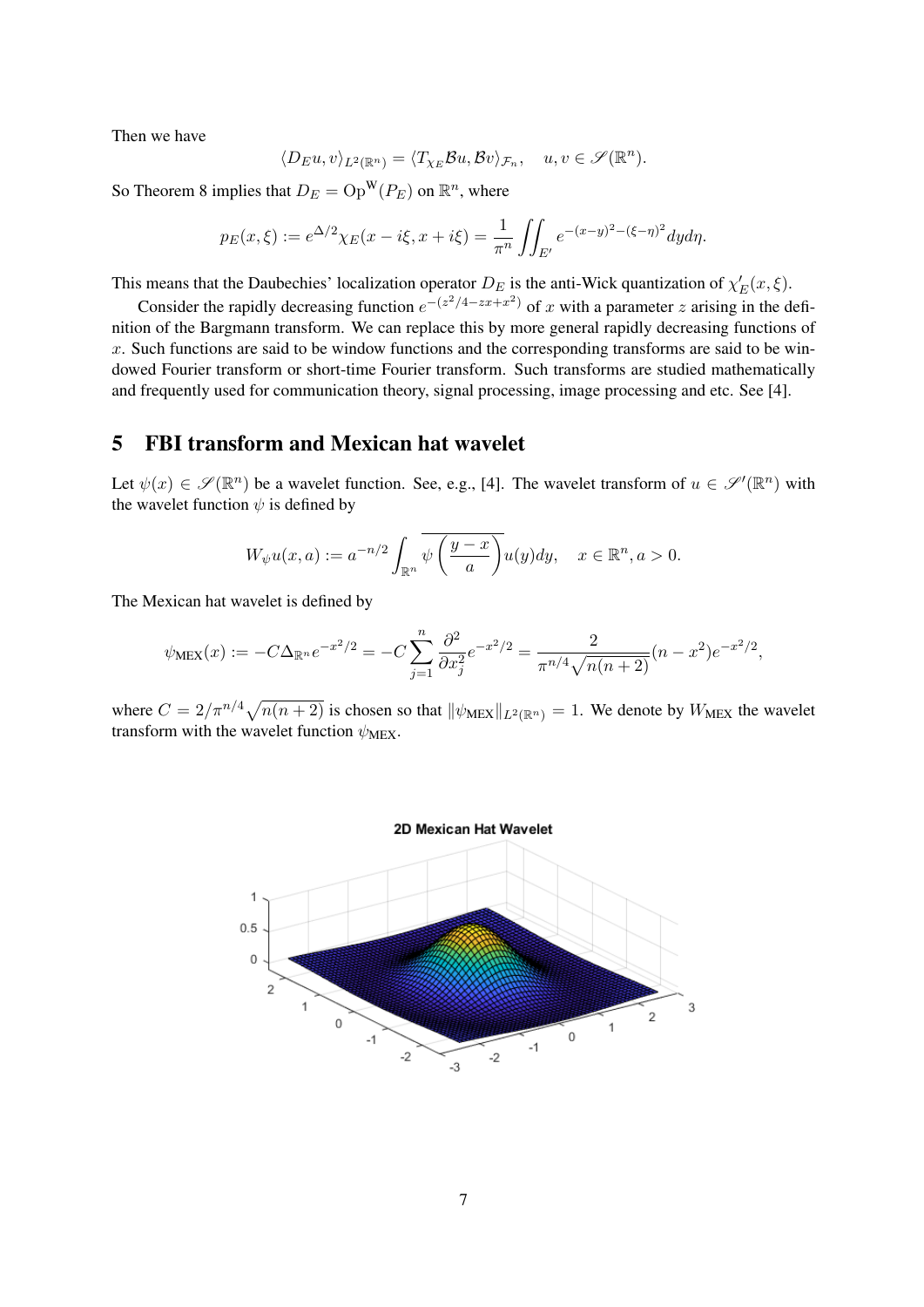Here we introduce the semiclassical parameter  $h > 0$ . This is a very small parameter and corresponds to the reduced Plank constant  $\hbar$ . We define the semiclassical Bargmann transform and the FBI (Fourier-Bros-Iagornitzer) transform by

$$
\mathcal{B}_h u(z) = 2^{-n/2} (\pi h)^{-3n/4} \int_{\mathbb{R}^n} e^{-(z^2/4 - zx + x^2/2)/h} u(y) dy,
$$
  

$$
\mathcal{T}_h u(x,\xi) = e^{-|x - i\xi|^2/2h} \mathcal{B}_h u(x - i\xi)
$$
  

$$
= 2^{-n/2} (\pi h)^{-3n/4} \int_{\mathbb{R}^n} e^{-i(x - y)\xi/h - (x - y)^2/2h} u(y) dy.
$$

Then we deduce that

$$
W_{\text{MEX}}u(x, a) = -Ca^{-n/2} \int_{\mathbb{R}^n} (a^2 \Delta_{\mathbb{R}^n} e^{-(y-x)^2/2a^2}) u(y) dy
$$
  
= 
$$
Ca^{-n/2+2} \int_{\mathbb{R}^n} e^{-(y-x)^2/2a^2} \{-\Delta_{\mathbb{R}^n} u(y)\} dy
$$
  
= 
$$
\frac{2}{\pi^{n/4} \sqrt{n(n+2)}} a^{-n/2+2} 2^{n/2} (\pi a^2)^{3n/4} \mathcal{T}_{a^2}[-\Delta_{\mathbb{R}^n} u](x, a^2)
$$
  
= 
$$
\frac{2^{n/2+1} \pi^{n/2}}{\sqrt{n(n+2)}} a^{n+2} \mathcal{T}_{a^2}[-\Delta_{\mathbb{R}^n} u](x, a^2).
$$

If  $u \in \mathscr{S}'(\mathbb{R}^n)$  is independent of  $h > 0$ , then its analytic wave front set  $WF_A(u)$ , Gevrey-*s* wave front set  $WF_s(u)$  ( $s > 1$ ), and wave front set  $WF(u)$  are respectively characterized as

$$
(x_0, \xi_0) \notin \text{WF}_A(u) \iff \mathcal{T}_h u(x, \xi) = \mathcal{O}(e^{-\delta/h}) \text{ near } (x_0, \xi_0) \text{ as } h \downarrow 0,
$$
  
\n
$$
(x_0, \xi_0) \notin \text{WF}_s(u) \iff \mathcal{T}_h u(x, \xi) = \mathcal{O}(e^{-\delta/h^{1/s}}) \text{ near } (x_0, \xi_0) \text{ as } h \downarrow 0,
$$
  
\n
$$
(x_0, \xi_0) \notin \text{WF}(u) \iff \mathcal{T}_h u(x, \xi) = \mathcal{O}(h^{\infty}) \text{ near } (x_0, \xi_0) \text{ as } h \downarrow 0.
$$

See [?, Martinez] Note that  $e^{\xi^2/h}\mathcal{T}_h u(x,\xi)$  is holomorphic in  $x-i\xi \in \mathbb{C}^n$ . Considering Cauchy's integral formula, we deduce that  $\mathcal{T}_h u(x, 0)$  detects the singular support of *u*. The Laplacian  $\Delta_{\mathbb{R}^n}$  is elliptic and does not affect the singular support. Thew we have the characterization of singular support via  $W_{\text{MEX}}$ .

#### Theorem 9.

 $\overline{a}$ 

|  | $x_0 \notin \text{singsupp}_A(u) \Leftrightarrow W_{MEX}u(x,a) = \mathcal{O}(e^{-\delta/a^2})$ near $x_0$ as $a \downarrow 0$ ,      |
|--|--------------------------------------------------------------------------------------------------------------------------------------|
|  | $x_0 \notin \text{singsupp}_s(u) \Leftrightarrow W_{MEX}u(x, a) = \mathcal{O}(e^{-\delta/a^{2/s}})$ near $x_0$ as $a \downarrow 0$ , |
|  | $x_0 \notin \text{singsupp}(u) \Leftrightarrow W_{MEX}u(x, a) = \mathcal{O}(a^{\infty})$ near $x_0$ as $a \downarrow 0$ .            |

✒ ✑

### References

- [1] Bargmann, V.: *On a Hilbert space of analytic functions and an associated integral transform*, Comm. Pure Appl. Math., 14 (1961), pp.187–214.
- [2] Daubechies, I.: *Time-frequency localization operators: a geometric phase space approach*, IEEE Trans. Inform. Theory, 34 (1988), pp.605–612.
- [3] Folland, G. B.: "Harmonic Analysis in Phase Space", Princeton University Press, 1989.
- [4] Gröchenig, K.: "Foundations of Time-Frequency Analysis", Birkhäuser, 2001.